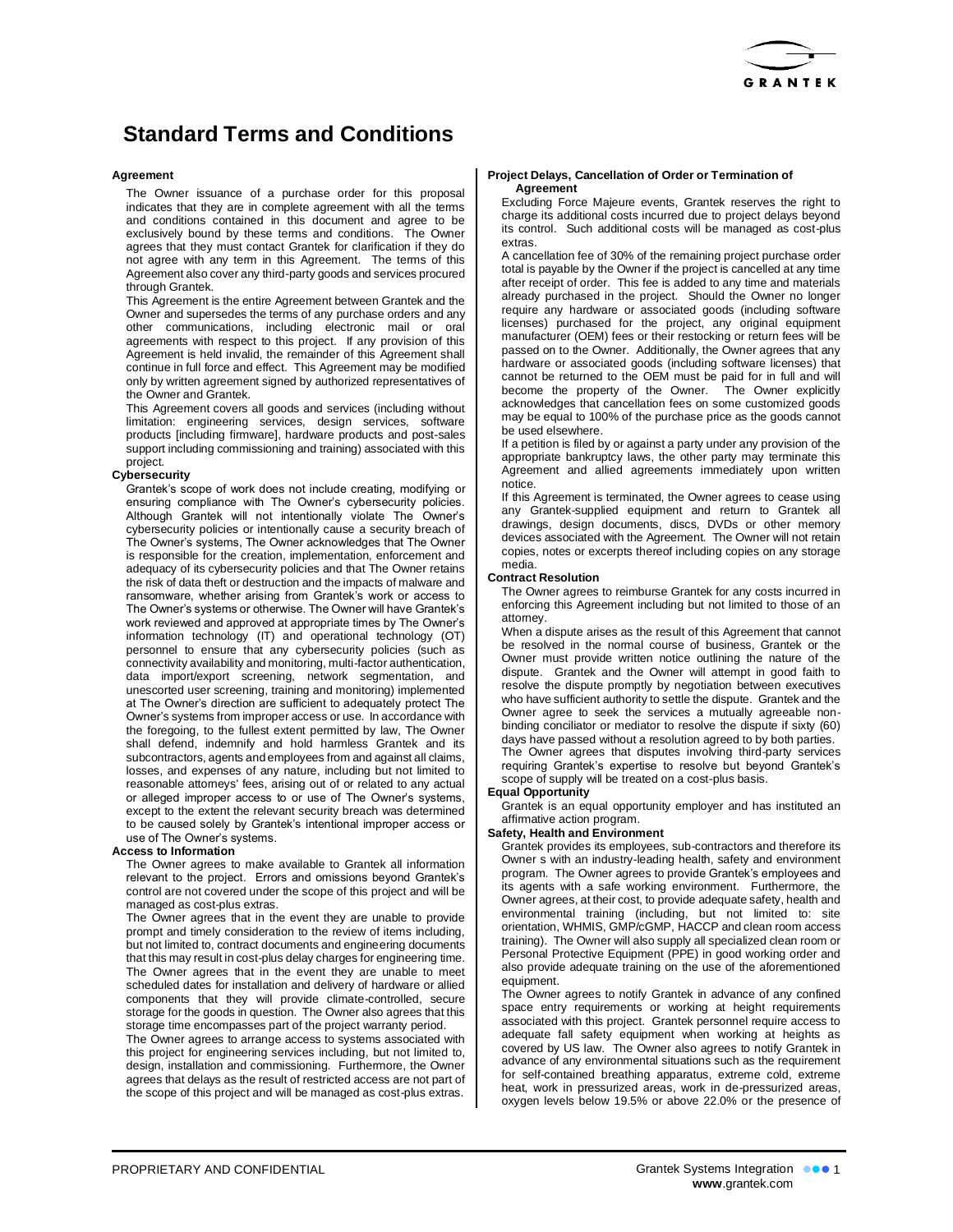

noxious gases. In particular, the Owner also agrees that electronic equipment normally used by Grantek personnel is not rated for hazardous environments or clean rooms or other GMP/cGMP areas and any specialized equipment must be furnished by the Owner or hired by Grantek as part of the scope of the project.

The Owner agrees to take reasonable precautions in protecting Grantek and its agents from unusual conditions that may result from working in a construction or other project zone such as debris, paint or other contaminants. For summer work when HVAC systems are not yet commissioned, reasonable efforts will be made to provide for re-circulation of air and adequate access to drinking water. Similarly, for winter work similar provisions will be made to provide access to portable heaters.

The Owner agrees to take a reasonable and rational approach with regards to enforcing their Safety, Health and Environmental policies at their facility in regards to Grantek and its agents. This includes, but is not limited to, extra verbal advice on use of PPE or other safety procedures unique to its site.

The Owner agrees to protect Grantek work zones from incursion by other persons not familiar with site safety including but not limited to machine safety and electrical safety (particularly during commissioning when machine guarding and panel doors are not in place or are by-passed). The Owner also agrees that normal safety rules applying to its facility may not necessarily apply including, but not limited, to by-passing of machine guarding, open panel doors, disabled safety circuits and disabled fusing.

The Owner agrees that circumvention of Safety, Health and Environmental safeguards in equipment supplied by Grantek as the result of negligence, misuse, unauthorized modification, inadequate maintenance or other factors nullify any liability or warranty claims made against Grantek.

The Owner agrees that after the review and approval of the Functional Specification associated with this project that any design or associated Safety, Health and Environment items are cost-plus extras. As such, at time of contract quotation, the Owner will explicitly list all federal, state, municipal or other regulations that govern the use of equipment associated with this project. The Owner agrees to furnish Grantek copies of aforementioned regulations for use during the project design. Grantek does not assume any responsibility for compliance with regulations outside of its direct scope of supply.

Conformance with regulatory changes initiated after the approval of the Functional Specification or as the result of the re-location of equipment is the responsibility of the Owner.

The Owner agrees to provide Grantek staff with adequate facilities while on site including but not limited to access to first aid facilities, potable water, toilet facilities, shower facilities (if required), a break/lunch room and safe storage for tools, laptops and allied equipment. If the Owner is unable to undertake such an agreement, then they agree to compensate Grantek for the hire of a project trailer, lockers or equivalent including any fees for electricity, Internet access and waste disposal.

#### **Force Majeure**

"Force Majeure" means an event or circumstance, the cause of which is beyond the reasonable control of the party affected thereby and which could not reasonably have been foreseen and provided against by the party affected thereby, including, without limitation, acts of god, strikes, lock outs or other labor or industrial disturbances, accidents, fires, explosions, weather conditions materially preventing or impairing work, inability to secure fuel, power, materials, contractors or labor, mechanical breakdown, failure of equipment or machinery, delays in transportation, wars, civil commotion, riot, sabotage, medical epidemics, quarantines or other public health risks or responses thereto, applicable legislation and regulations thereunder, interruption by government or court orders and future orders of any regulatory body of competent jurisdiction. Notwithstanding any other provision of the Agreement, if by reason of Force Majeure, either party is wholly or partly unable to perform certain elements of its obligations hereunder, or is materially hindered or interfered with in its performance of such obligations, it shall be relieved of those obligations (excluding the payment of money due to the other party under this Agreement) to the extent, and for the period, that it is affected by Force Majeure, provided that the affected party gives the other party prompt notice of such inability, hinderance or

interference. In addition, if the costs to Grantek to perform the Services and/or provide the Deliverables are materially and adversely impacted by Force Majeure, an equitable adjustment to the Total Price shall be made and mutually agreed upon by the parties. The party affected by Force Majeure shall use all reasonable efforts to remedy the situation and remove, so far as possible and with reasonable speed, the cause of its inability to perform, or the hinderance or interference in its performance, provided that there shall be no obligation on a party so affected to settle labor disputes or to test or to refrain from testing the validity of any order, regulation or law in any court having jurisdiction.

#### **Governing Law, Jurisdiction and Venue**

The Agreement created by the Owner's issuance of a purchase order for this proposal shall be deemed to have been made in, and shall be construed pursuant to the laws of the State of Pennsylvania (Commonwealth of Pennsylvania), United States of America and any action or proceeding arising out of or related to this Agreement shall be brought only in the courts of such jurisdiction. The parties hereby consent to such jurisdiction and venue. Federal courts, where applicable under FAR, will overrule this item.

## **Licenses and Approvals**

Except where specifically outlined in the contract documents or this Agreement, nothing contained herein this Agreement shall be construed as imposing responsibility of liability upon Grantek to obtain any permits, licenses (including export or import licenses) or approvals from any agency required in connection with the supply, erection or operation of the equipment.

### **Limitation of Liability**

This clause is overruled as applicable by contract items such as the Performance Bond.

Grantek shall not be liable, whether in contract, warranty, failure of a remedy to achieve its intended or essential purposes, tort (including negligence), strict liability, indemnity or any other legal theory, for loss of use, revenue or profit, or for costs of capital or of substitute use or performance, or for indirect, special, liquidated, penal, incidental or consequential damages, or for any other loss or cost of a similar type, or for claims by the Owner for damages of the Owner 's customers. Grantek's maximum liability under this contract shall be the contract price. The Owner and Grantek agree that the exclusions and limitations set forth in this Agreement are separate and independent from any remedies which the Owner may have hereunder and shall be given full force and effect whether or not any or all such remedies shall be deemed to have failed of their essential purpose.

After the conclusion of Grantek's warranty, all claims for liability are terminated except as to title.

When others use the works associated with this project outside of Grantek's control, the Owner undertakes to provide Grantek with the protection provided in this Agreement.

#### **Non-solicitation**

Both Grantek and the Owner agree that during the Term of this Agreement and for a period of (12) months following the expiration or termination hereof, neither party shall, directly or indirectly, hire or offer to hire or entice away or in any other manner persuade or attempt to persuade any officer, employee, agent, or customer of the other party to discontinue his or her or its relationship with the other party.

#### **Ownership**

The Owner will be given copies of all source code and all other developments produced by Grantek for this system, after Grantek has received full payment for all services related to this project. All developments produced by Grantek under this order shall remain the property of Grantek. Grantek retains the right to use any source code and other developments produced herein on any future projects.

Title of any goods delivered with this project remains with Grantek until final payment is received.

The Owner has the right to use all developments in perpetuity produced by this project for the original project only. As such, the Owner may not use any developments produced by this project for any other purposes or projects, without the written consent of Grantek. The Owner agrees that provision of Grantek's intellectual property to firms in competition with Grantek will cause Grantek irreparable injury and as such, the Owner agrees to protect